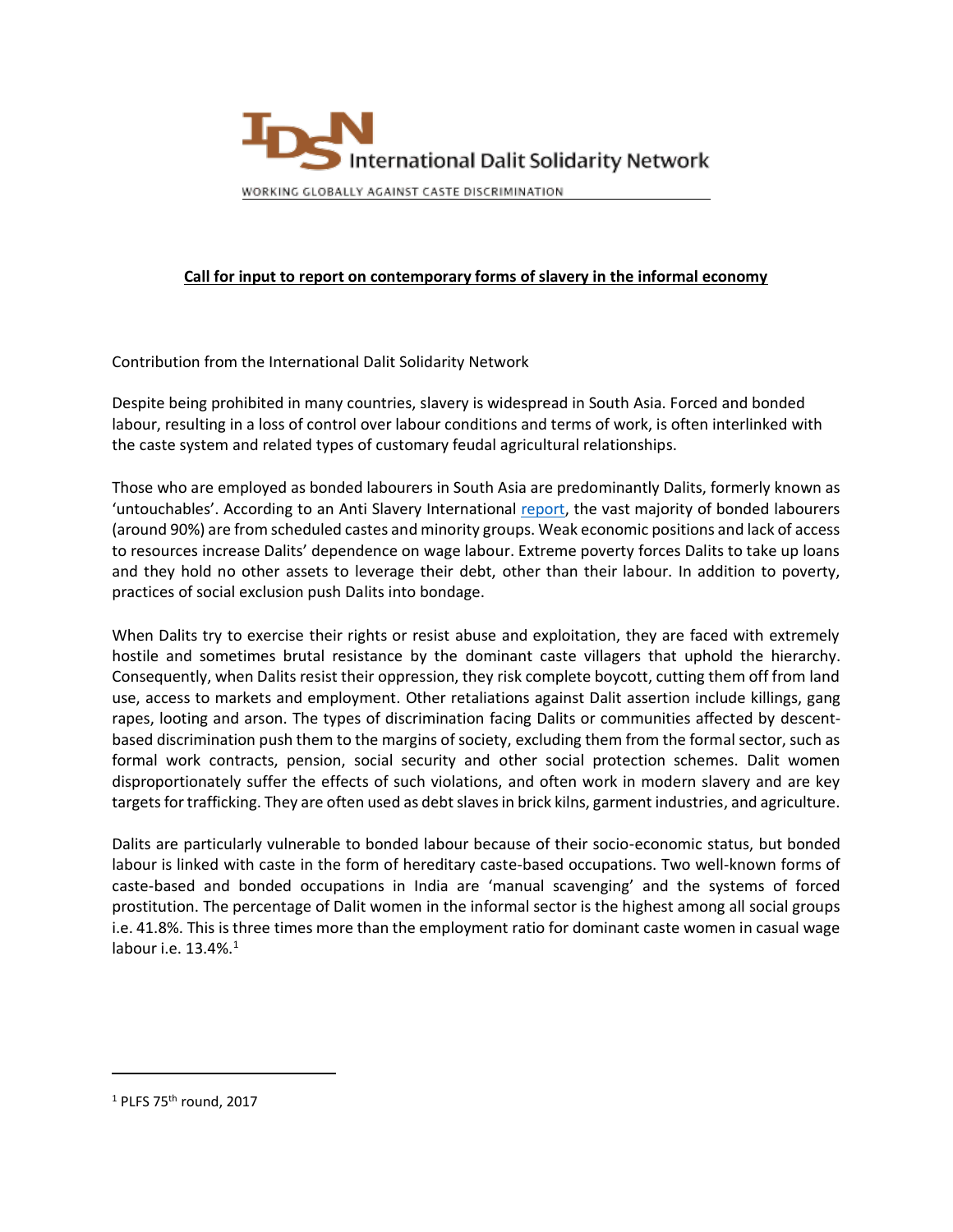### **Forced Prostitution**

In addition to being forced into the most demeaning jobs, Dalit women are extremely vulnerable to sexual exploitation and are often victims of trafficking and forced sexual labour. Amongst the Dalit communities themselves, the women of the Badi group in Nepal are largely looked down upon as sex workers.

Dalit girls in Nepal are often trafficked to Indian brothels in increasing numbers and forced to work as prostitutes. Many of the girls believe that they will obtain jobs as domestic helpers and willingly follow brokers in the hope of earning money to support their families. In the Pune area there are an estimated 12.000 Nepali prostitutes and in Mumbai the number is approximately 40.000. $^2$ 

Sex work is caste-based in India and assumes many modalities, e.g. among members of the Banchhada Tribe, the Bhedia community, also known as the *devadasi* system. In areas of Bengal, there is the occurrence of the *Chukri* system, by which women are forced into sex in order to pay the family's and their debts, a form of bonded and forced labour. Moreover, in times of extreme financial precarity, for example, when they are deceived by family members or abandoned by their husbands, Dalit women are frequently forced into prostitution. 3

The debate pertaining to sex workers is interwoven with several taboos and morality, including in some academic spaces. Here too, the extremely harsh conditions sustaining sex workers intersects with caste. "Brothels, as spaces are extremely hierarchized, including positions such as the pimp and the sex worker, followed by that of an independent sex worker who stays on rent at the brothel or the *tawaifs* and the musicians. As explained by one of the respondents, the pricing of sex work is dependent on not just the set-up you are a part of but also based on the women's age, skin colour and the region she comes from." 4 Dalit sex workers, living at the bottom of the societal hierarchy, are more prone to lower payment, violence and other forms of exploitation than other sex workers.

# **Manual Scavenging/Sanitation workers**

Manual scavenging, the removing of human excreta from dry latrines, railroad tracks and sewers by hand, is a caste-based and hereditary form of slavery reserved exclusively for Dalits. It is estimated that around 1.3 million Dalits in [India,](https://idsn.org/india/) mostly [women,](https://idsn.org/dalit-women/) make their living through manual scavenging. They remove human excrement from dry toilets and sewers using basic tools such as thin boards, buckets and baskets, lined with sacking, carried on the head. Dalits trapped in manual scavenging can earn as little as one rupee a day. They are rarely able to take up another occupation due to [discrimination](https://idsn.org/caste-discrimination/) stemming from their caste and occupational status. They are paid less than minimum wage and are often forced to borrow money from dominant-caste neighbours in order to survive, which perpetuates the relationship of bondage.

People who have left manual scavenging, even those who had the support of community-based civil society initiatives, report significant barriers to accessing housing, employment and support from existing government programmes. Notably, under the 2013 Act, rehabilitation provisions are left to be

<sup>2</sup> <https://idsn.org/key-issues/dalit-women/dalit-women-in-nepal-2/>

<sup>3</sup>Nanda, S., Seth , K., Suri , M., Uppal , R., Sengupta , N., & Sharma1, S. (2022). Caste, Gender, Labor and COVID-19 in the Urban Informal Economy: A review of experiences in three selected sectors. International Center for Research on Women, pp. 12-17.

<sup>4</sup> Ibid.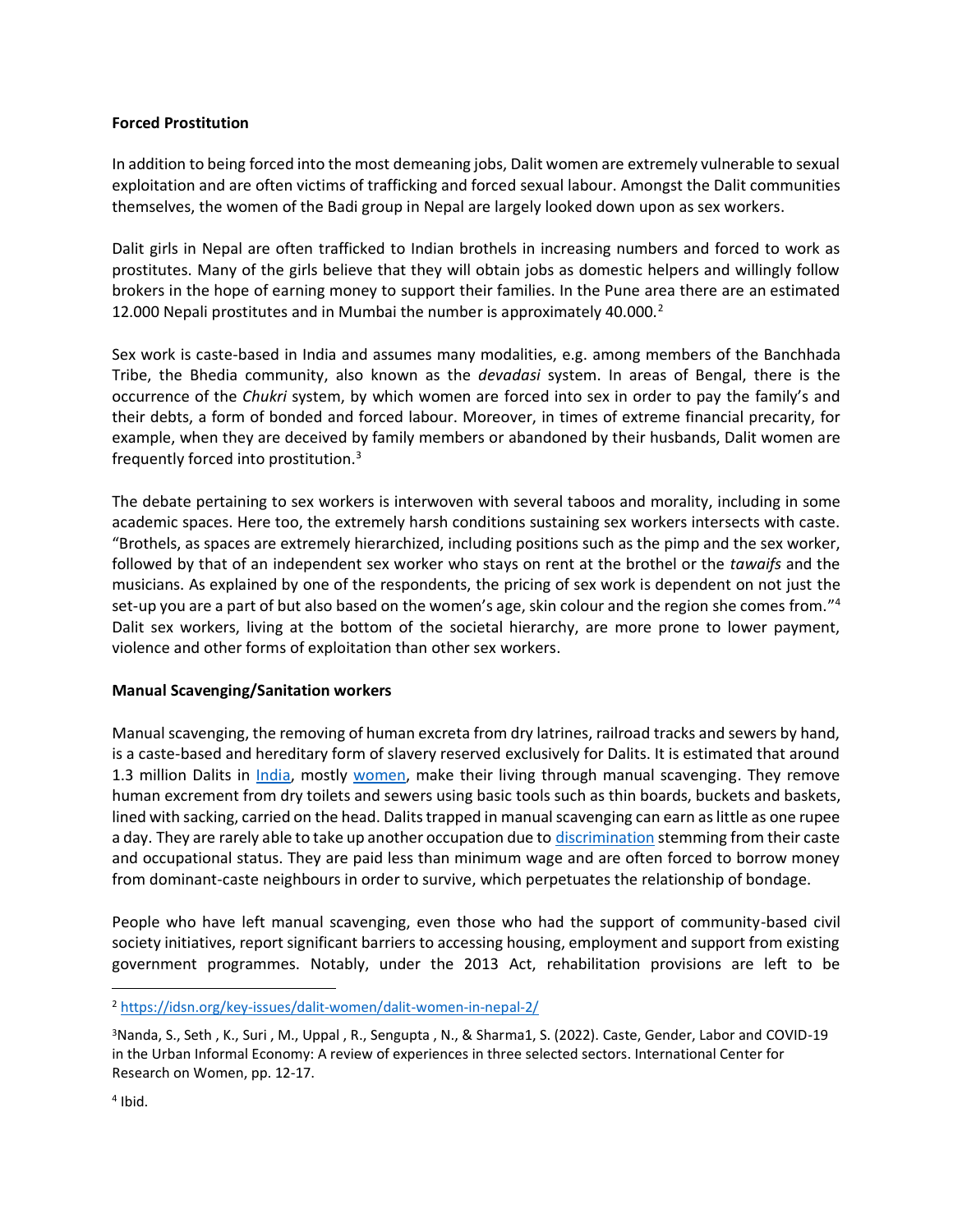implemented under existing central and state government schemes – the same set of programmes that have thus far not succeeded in ending manual scavenging. In March 2012, a National Public Hearing on "Rehabilitation of Manual Scavengers and their Children in India" was held to increase the political will to address the issues and sensitize other sections of the society and involve them rehabilitation efforts.<sup>5</sup>

The impact of the COVID-19 on Dalits has been devastating, particularly because this community lacks social support schemes in the informal sector. For example, in 2021, more than half of deaths of staff of three Municipal Corporations of Delhi - MCDs (North, Southa and East) of COVID-19 were of safai karamcharis, a Dalit subcaste. These deaths have too often resulted from the inhalation of toxic fumes and/or drowning in the sewers as these men were used to unblock the pipes in cities by lowering them in to do so. Around 50,000 sanitation workers, including both permanent and temporary workers, are engaged in the three MCDs doing jobs such as collecting garbage. They have also been involved in sanitisation work since the COVID-19 pandemic broke out. The data shows that 16 of 29 deaths in South MCD, 25 of 49 in North MCD and 8 of 16 deaths in East MCD were from those engaged in sanitation activities.<sup>6</sup> Undertaking this sanitation work without the appropriate protection equipment exposed Dalits to the virus. They were called "the sanitation heroes" during the pandemic, as they were also forced to carry the bodies of people who died from the coronavirus.

In **Pakistan**, hiring staff for low grade jobs in sanitation work such as sweepers, *Jamandars, Khakroob or Sewer men* is based purely on religion. Government advertisements specifically mention that the role is "only for non-Muslims" when announcing such vacancies. The result is that sanitation work is largely carried out by Hindu Scheduled Castes and Christians, who are descendants of Dalit Hindus. After the huge outcry from minority right activists and written complaints sent to concerned departments regarding these biased job advertisements, some State institutions issued a 'correction' by removing the words 'non-Muslim', 'Christian', or 'Hindus' for these positions. Although the specific language has been removed, in practice only Dalit Hindus and Christians were being hired. Several government departments continue to advertise for such low grade posts.

In addition to discriminatory job advertisements, the condition of sanitation workers on the ground is already vulnerable. They work in dangerous and unsafe conditions every day. Several sewer men have lost their lives due to the absence of safety gear in several cities in Pakistan. Sanitation workers are rarely offered occupational health and safety, job regularizations, pension, paid sick leaves, health insurance and promotions.

# **Agricultural Sector**

The *haliya* or "tiller" system is an agricultural bonded labour practice in the Western hills of **Nepal**. According to the ILO, it affects an estimated 20,000 people in far western Nepal. *Haliya* bonded labourers are indebted to their landlords and receive little or no pay in return for their agricultural work and

<sup>5</sup>[https://idsn.org/fileadmin/user\\_folder/pdf/New\\_files/Key\\_Issues/Manual\\_scavenging/NationalPublicHearing\\_Ma](https://idsn.org/fileadmin/user_folder/pdf/New_files/Key_Issues/Manual_scavenging/NationalPublicHearing_ManScavenging_2012.pdf) [nScavenging\\_2012.pdf](https://idsn.org/fileadmin/user_folder/pdf/New_files/Key_Issues/Manual_scavenging/NationalPublicHearing_ManScavenging_2012.pdf)

<sup>6</sup> [https://indianexpress.com/article/cities/delhi/delhi-half-of-covid-dead-under-municipal-corporations-are-safai](https://indianexpress.com/article/cities/delhi/delhi-half-of-covid-dead-under-municipal-corporations-are-safai-karamcharis-7333365/?tqid=3eKhYSoiGRQBwsVVmZ.lSAAAAQixaTRw3fMcYDrrUg)[karamcharis-7333365/?tqid=3eKhYSoiGRQBwsVVmZ.lSAAAAQixaTRw3fMcYDrrUg](https://indianexpress.com/article/cities/delhi/delhi-half-of-covid-dead-under-municipal-corporations-are-safai-karamcharis-7333365/?tqid=3eKhYSoiGRQBwsVVmZ.lSAAAAQixaTRw3fMcYDrrUg)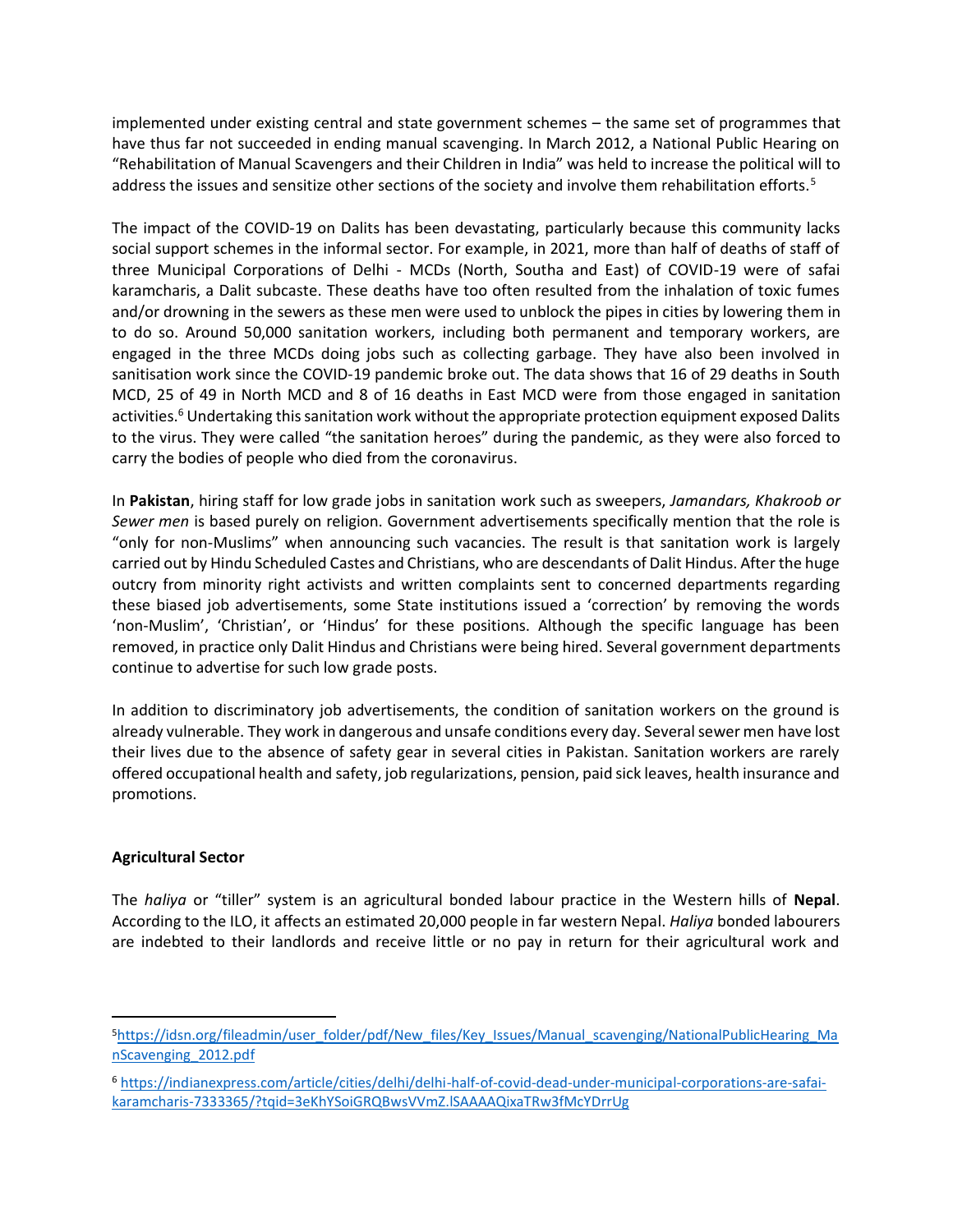domestic work. Generally, *haliya* bonded labourers are from a oppressed caste or minority ethnic group. The National Dalit Welfare Organisation estimates that one fifth of *haliya* bonded labourers are Dalits.

The *kamaiya* system, also in Nepal, under which thousands of agricultural labourers were bonded was abolished by law in 2002 and thousands of *kamaiya* bonded labourers were released. Under this system, which mainly affected Tharu indigenous people of Western Nepal, an agricultural labourer became bonded by a loan (*saunki*) given to them by their landlord at the beginning of their working relationship. Usurious interest rates and low-income levels made certain that a worker would almost never be able to escape this bond. Despite its prohibition in law, there may be some traces of the *kamaiya* system remaining, particularly in interior parts of the country where Government action to identify, release and rehabilitate *kamaiya* bonded labourers has not reached those affected.<sup>7</sup>

The report [Sowing Hope](https://arisa.nl/wp-content/uploads/SowingHope.pdf)*,* examining child labour and wages in cotton and vegetable seed production in **India**, demonstrates that children under 14 years old account for over 18% of the workforce in the cottonseed farms surveyed. Over 50% of the child labourers in the sector are Dalits or Adivasis. The majority of the child labourers do not attend school. While still too high, the total amount of child labourers has, in fact, declined since 2015, due to initiatives by companies and NGOs. $8$  The report, however, does find that wages across the sector are still far from the minimum wage, a figure which has not significantly improved. The prevailing wage rates were found to be 24-41% below minimum wage in some Indian states. The researchers also found differential treatment of Dalits in the workplace with reports of Dalit workers being treated differently to dominant castes. Dalits were not given the same privileges in relation to taking breaks during work hours or being treated with respect and dignity. 613 sample farms were surveyed, showing a direct correlation between the decline of child labour in companies who have implemented special programmes to address this issue in relation to those who have not yet tackled the problem.

Bonded labour is also widespread in tea plantations in **Sri Lanka.** Dalits constitute 83% of the total of 3.6 million workers that live in the plantation communities. Most of them are Tamil-speaking Hindus and descendants of plantation workers from South [India](https://idsn.org/india/) brought to the country in the 19th century by British colonizers. The estimated number of Indian-origin Tamils in Sri Lanka is 1.3 million. The majority of these initial Indian immigrants to Sri Lanka were Tamils from the most impoverished regions in South India, where they were predominantly landless and poverty-stricken agricultural workers occupying the lowest position in the existing caste hierarchy. Studies have revealed that the prevailing caste system of the Tamil plantation community in Sri Lanka is more or less a continuation of the South Indian caste system adapted to suit the situation in the plantations. It is usually dominant caste people who supervise the oppressed caste workers in the estates.<sup>9</sup>

Though debt bondage is prohibited in **Pakistan** it remains a form of modern, prevalent in various sectors. According to the Global Slavery Index 2018, there are over 3 million people subjected to bonded labour in Pakistan. The majority of families who work as bonded labourers belong to Dalit communities with particularly in agriculture and brick making work. Due to unsafe and unprotected environment at work,

<sup>7</sup> <https://idsn.org/key-issues/caste-based-slavery/dalit-women-in-nepal/>

<sup>8</sup> ARISA[: Child labour and non-payment of minimum wages in hybrid cottonseed and vegetable seed production in](https://arisa.nl/persbericht-200611/?lang=en)  [India](https://arisa.nl/persbericht-200611/?lang=en) (2020)

<sup>9</sup> <https://idsn.org/key-issues/caste-based-slavery/caste-based-slavery-in-sri-lanka/>